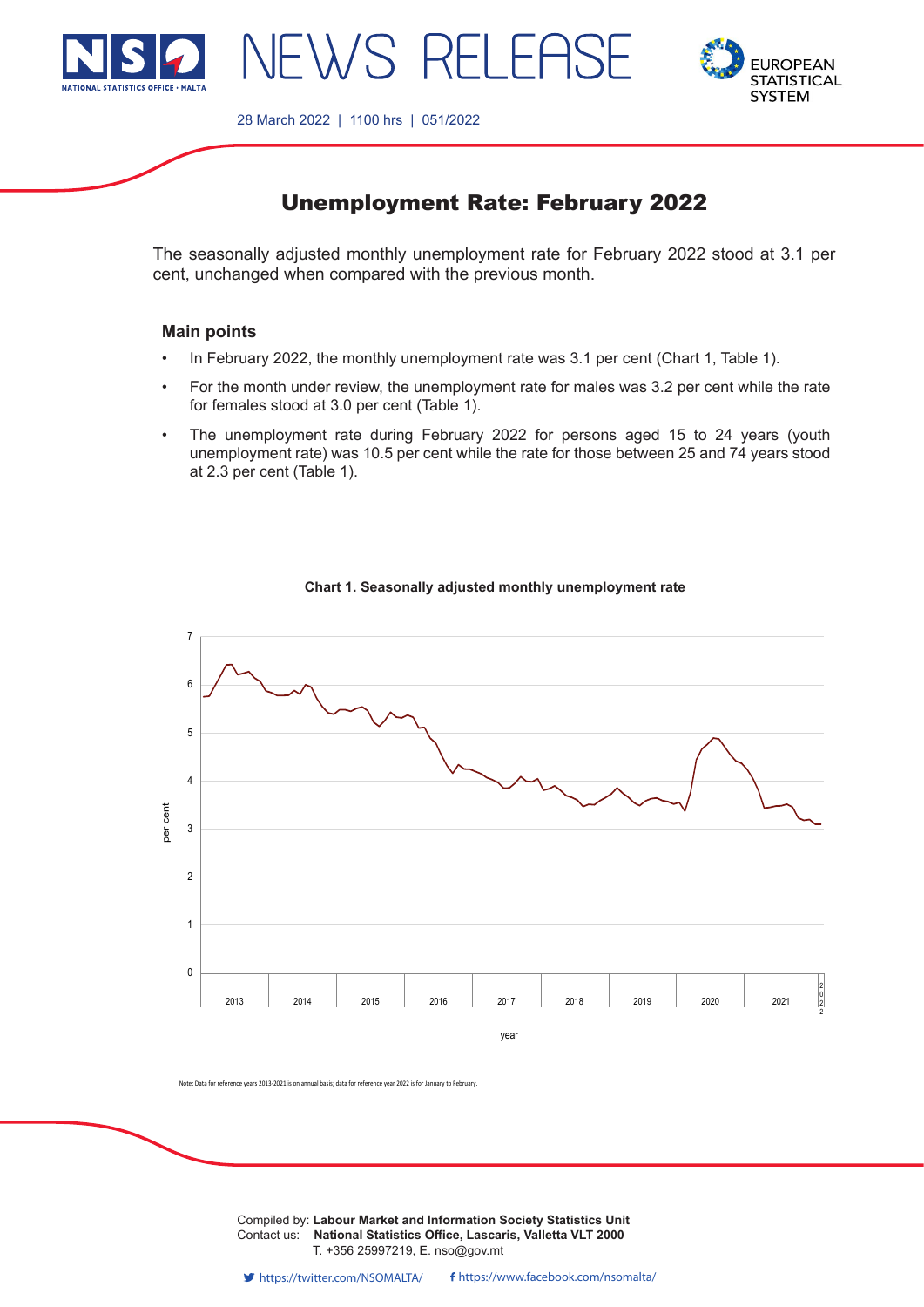### Components leading to the seasonally adjusted monthly unemployment rate

The unemployment rate for February 2022 stood at 3.1 per cent, unchanged when compared with the previous month and declining by 1.0 percentage points from February 2021 (Table 1).

During February 2022, the number of unemployed persons was 8,874, with the unemployed males and the 25 to 74 age group being the major contributors to the overall level of unemployment. The seasonally adjusted number of unemployed youths amounted to 2,841, whereas those aged between 25 and 74 years stood at 6,033 (Table 2).

For February 2022, the unemployment rate for males was 3.2 per cent, up by 0.1 percentage points when compared with the previous month. The rate for females stood at 3.0 per cent, unchanged when compared to January 2022 (Table 1).

The unemployment rate for persons aged 15 to 24 years (youth unemployment rate) was 10.5 per cent, while the rate for those aged between 25 and 74 years stood at 2.3 per cent (Table 1, Chart 2).

|              | Age group |       | <b>Sex</b>   |                | <b>Total</b> |  |  |
|--------------|-----------|-------|--------------|----------------|--------------|--|--|
| <b>Month</b> | $15 - 24$ | 25-74 | <b>Males</b> | <b>Females</b> |              |  |  |
|              |           |       | $\%$         |                |              |  |  |
|              | 2021      |       |              |                |              |  |  |
| February     | 9.8       | 3.4   | 4.0          | 4.2            | 4.1          |  |  |
| March        | 9.9       | 3.1   | 3.9          | 3.6            | 3.8          |  |  |
| April        | 9.8       | 2.8   | 3.8          | 3.0            | 3.4          |  |  |
| May          | 9.6       | 2.8   | 3.9          | 2.8            | 3.4          |  |  |
| June         | 9.4       | 2.8   | 3.9          | 2.8            | 3.5          |  |  |
| July         | 7.6       | 3.0   | 3.8          | 2.9            | 3.5          |  |  |
| August       | 7.5       | 3.1   | 3.8          | 3.1            | 3.5          |  |  |
| September    | 8.6       | 2.9   | 3.7          | 3.2            | 3.5          |  |  |
| October      | 9.6       | 2.6   | 3.4          | 3.0            | 3.2          |  |  |
| November     | 11.2      | 2.4   | 3.3          | 3.1            | 3.2          |  |  |
| December     | 11.7      | 2.3   | 3.2          | 3.2            | 3.2          |  |  |
|              | 2022      |       |              |                |              |  |  |
| January      | 10.8      | 2.3   | 3.1          | 3.0            | 3.1          |  |  |
| February     | 10.5      | 2.3   | 3.2          | 3.0            | 3.1          |  |  |

## Table 1. Seasonally adjusted unemployment rate by age group, sex and month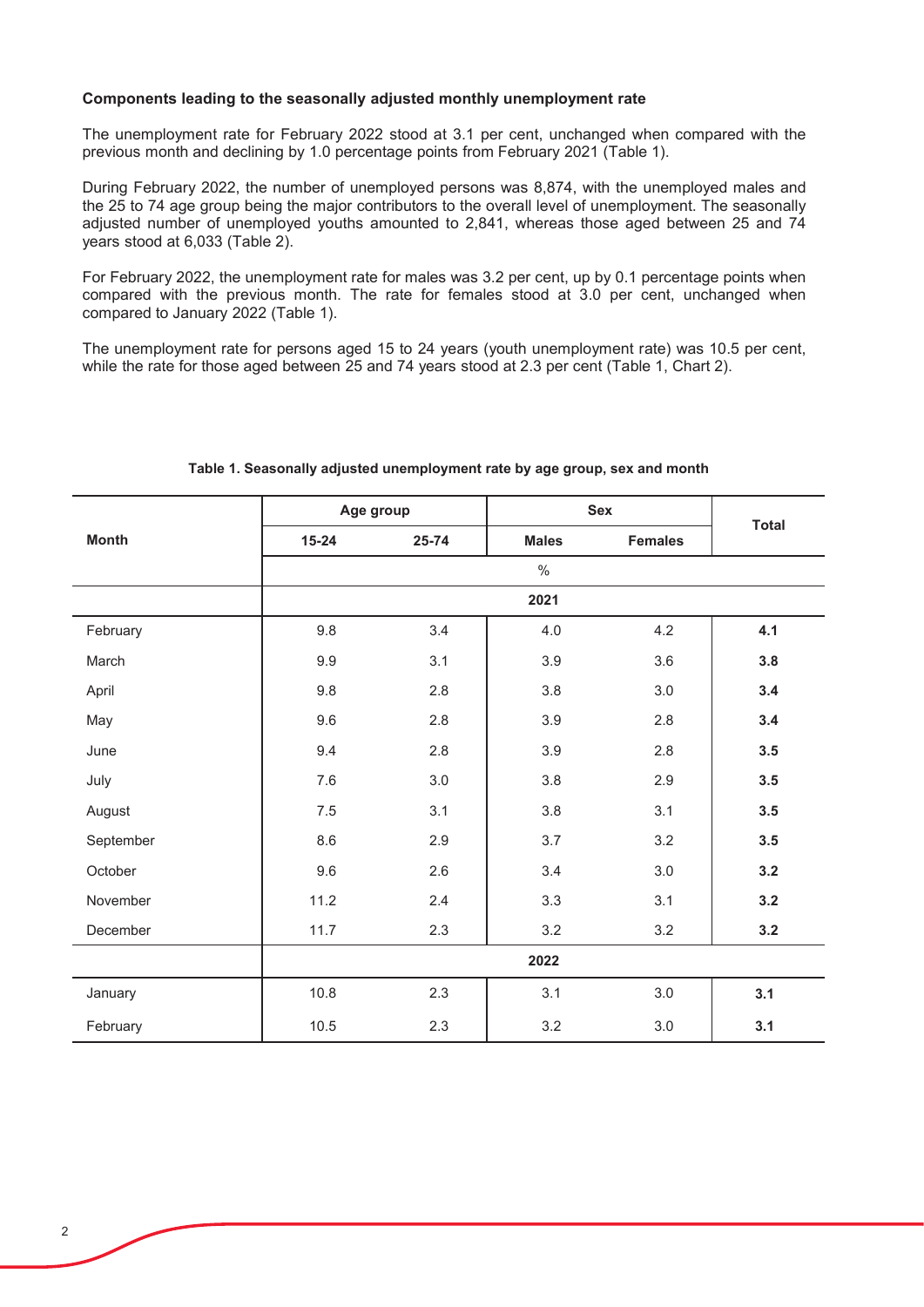

Chart 2. Seasonally adjusted monthly unemployment rate by age group

■ 15 to 24 years ■ 25 to 74 years

| <b>Month</b> | Age group |       | Sex          |                |              |  |  |
|--------------|-----------|-------|--------------|----------------|--------------|--|--|
|              | $15 - 24$ | 25-74 | <b>Males</b> | <b>Females</b> | <b>Total</b> |  |  |
|              | 2021      |       |              |                |              |  |  |
| February     | 2,612     | 8,464 | 6,372        | 4,704          | 11,076       |  |  |
| March        | 2,653     | 7,761 | 6,339        | 4,076          | 10,415       |  |  |
| April        | 2,595     | 6,845 | 6,122        | 3,318          | 9,440        |  |  |
| May          | 2,534     | 6,980 | 6,391        | 3,123          | 9,514        |  |  |
| June         | 2,509     | 7,106 | 6,438        | 3,176          | 9,615        |  |  |
| July         | 2,024     | 7,578 | 6,333        | 3,269          | 9,602        |  |  |
| August       | 2,017     | 7,719 | 6,286        | 3,450          | 9,736        |  |  |
| September    | 2,300     | 7,342 | 6,042        | 3,600          | 9,643        |  |  |
| October      | 2,535     | 6,548 | 5,609        | 3,474          | 9,083        |  |  |
| November     | 2,956     | 6,022 | 5,319        | 3,659          | 8,978        |  |  |
| December     | 3,134     | 5,899 | 5,244        | 3,789          | 9,032        |  |  |
|              | 2022      |       |              |                |              |  |  |
| January      | 2,905     | 5,885 | 5,154        | 3,637          | 8,791        |  |  |
| February     | 2,841     | 6,033 | 5,267        | 3,607          | 8,874        |  |  |

Table 2. Seasonally adjusted monthly unemployment levels by age group, sex and month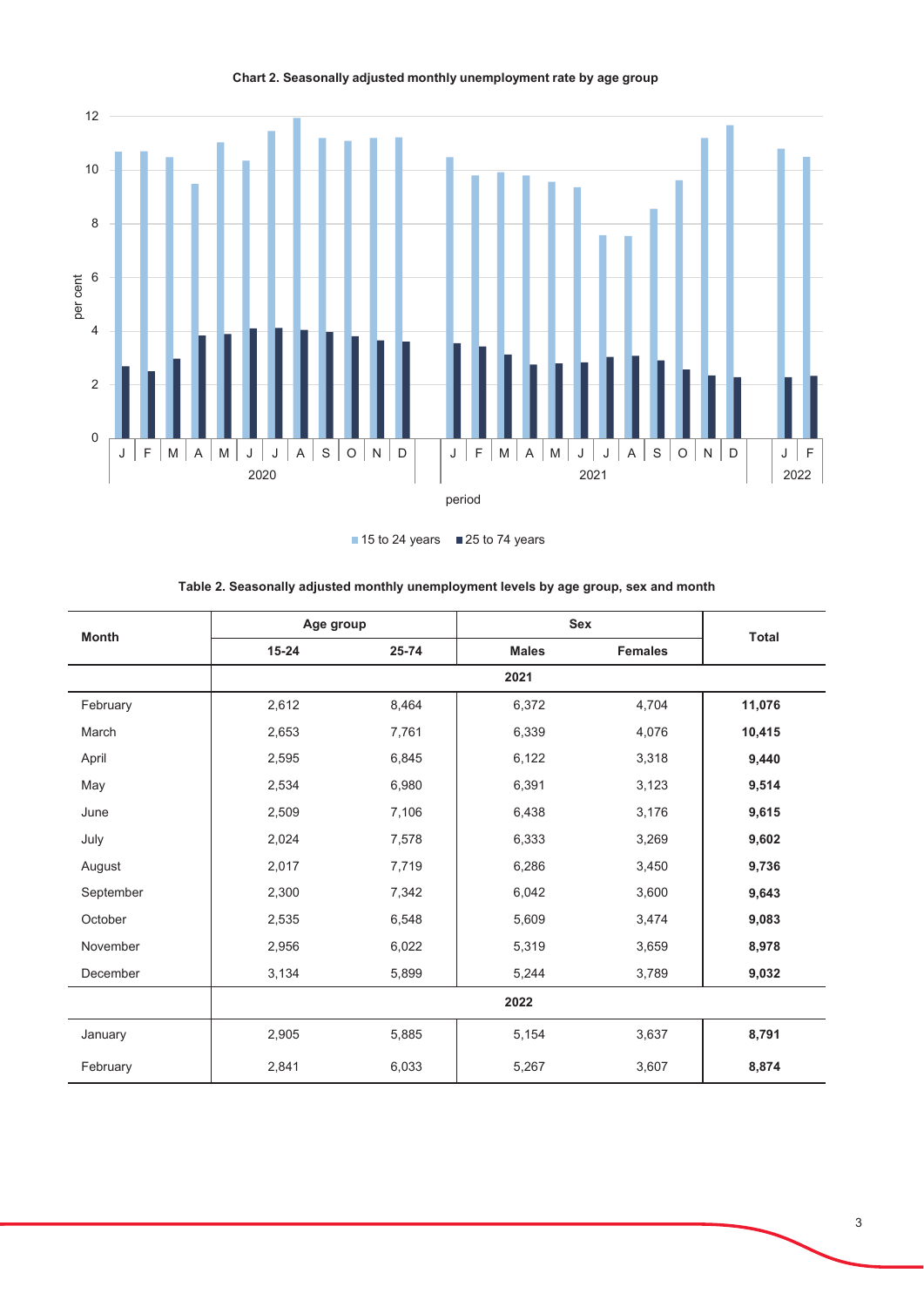#### **Methodological Notes**

- 1. The purpose of this release is to provide a detailed series of monthly unemployment estimates using harmonised definitions applied in the Labour Force Survey (LFS). The release contains both monthly unemployment rates and monthly unemployment levels.
- 2. The monthly unemployment rates are based on the definition recommended by the International Labour Organisation (ILO). The measurement is based on a harmonised source, the LFS, which is designed to satisfy the concepts and definitions as outlined by Eurostat, the EU's Statistical Agency.
- 3. At a national level the NSO publishes labour market data generated from two different sources, namely the Labour Force Survey and administrative data from Jobsplus. Both sets of data are considered as official statistics; however one has to bear in mind that there may be differences between the sources owing to different definitions. While the count of employed and unemployed is based on persons registering for work, the LFS definition is based on the ILO criteria as explained in the methodological notes.

The LFS is a household survey which provides an insight into the labour market dynamics among private households. The survey is designed to satisfy the concepts and definitions as outlined by Eurostat and allows the comparability of results with other EU Member States and countries following ILO definitions of employment and unemployment.

When comparing unemployment levels between the two sources of data, one notes a variable gap between the two levels. This is mainly the result of different definitions. Unemployment in LFS includes all persons who do not have a job, are looking for a job and are ready to start working within two weeks of the reference period. This makes the LFS definition wider in scope when compared to that of Jobsplus.

Over the past years, there has been an increase in the number of unemployed who do not register with Jobsplus but who result to be unemployed when using the LFS criteria. In this regard, LFS unemployment levels encompass individuals who may not necessarily resort to Jobsplus to find a job.

Due to these reasons, one can observe that Jobsplus unemployment levels are highly determined by eligibility criteria and national policies addressing work. LFS levels are on the other hand, determined by the dynamics of the labour market. Consequently, there may be instances when trends may not be completely aligned.

The monthly unemployment rates are computed on the basis of a benchmarking model which combines monthly Jobsplus administrative data on employment and unemployment with quarterly LFS data. This computation produces the non-seasonally adjusted (NSA) estimates, which are then seasonally adjusted (SA). The results in this release are all seasonally adjusted, however, non-seasonally adjusted data are included in the Excel version of this release. The monthly figures produced differ from the quarterly LFS published data due to differences in the method of calculation.

- 4. Definitions:
	- Employed persons: all persons aged 15 to 74 years who, during the reference week, were in one of the following categories:
		- worked for at least 1 hour for pay or profit, including contributing family workers and paid casual work.
		- persons with a job or business who were temporarily not at work during the reference week but had an attachment to their job, including:

(a) persons not at work due to holidays, working time arrangements, sick leave, maternity or paternity leave; (b) persons in job-related training or formal education;

(c) persons on parental leave, either receiving and/or being entitled to job-related income or benefits, or whose parental leave is expected to be 3 months or less;

(d) seasonal workers during the off-season, where they continue to regularly perform tasks and duties for the job or business, excluding fulfilment of legal or administrative obligations;

(e) persons temporarily not at work for other reasons where the expected duration of the absence is 3 months or less.

- Labour force: The sum of persons aged 15 to 74 years who are either employed or unemployed.
- Unemployed persons: The sum of persons aged 15 to 74 years who, during the LFS reference week, satisfied the following criteria:
	- without work
	- actively seeking work during the previous 4 weeks: i.e. had either carried out activities in the four-week period ending with the reference week to seek paid employment or self-employment or found a job to start within a period of at most 3 months from the end of the reference week. Examples of active job search include contacting Jobsplus, studying job advertisment or placing or updating CVs online.
	- currently available for work: i.e. available for paid employment or self-employment before the end of the 2 weeks following the reference week.
- **Unemployment rate:** Unemployed persons (15 to 74 years) as a percentage of the labour force (15 to 74 years).